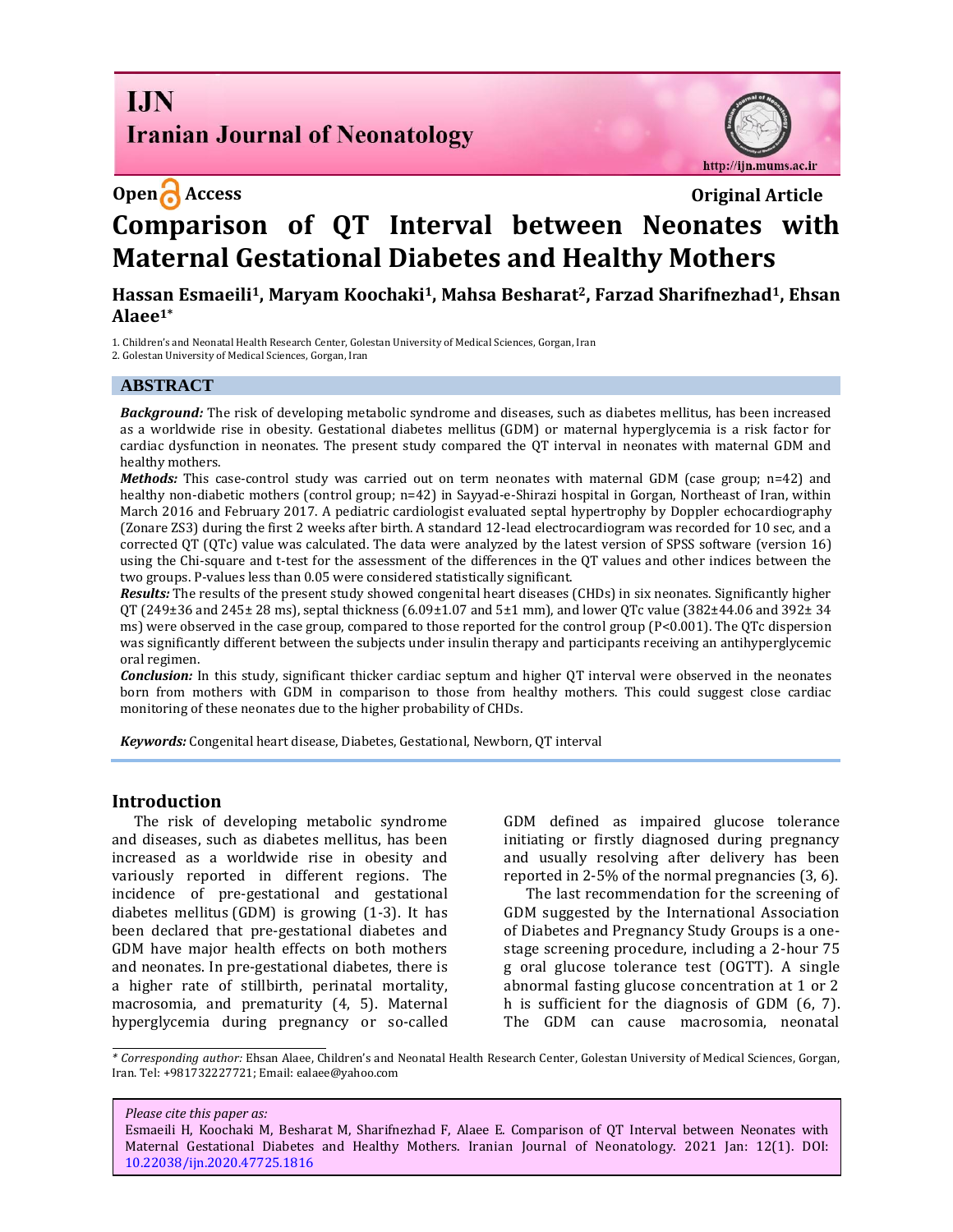hypoglycemia, cardiac congenital anomalies, and increased fetal mortality. It is thought that oxidative stress due to GDM affects fetal development (2, 6, 8).

Congenital heart disease (CHD) is one of the birth defects with an incidence of approximately 1% and a common cause of mortality in neonates. The important teratogen in diabetes mellitus is hyperglycemia that can affect the newborn before conception and during the first trimester; however, in GDM, it is associated with hypertrophic cardiomyopathy. Several studies have demonstrated the association of maternal diabetes with 4-5 times the risk of CHDs. In diabetic mothers, the left ventricular involvement is more common, and cardiac output decreases due to septal enlargement. The mechanism of hypertrophic cardiomyopathy in these neonates seems to be a result of hyperinsulinemia and increased expression of insulin receptors causing proliferation and hypertrophy of cardiac cells (9).

Other cardiac defects in GDM include transposition of the great arteries, double outlet right ventricle, truncus arteriosus, hypoplastic left heart syndrome, and ventricular septal defects (3). Some studies have claimed that wall hypertrophy and septal enlargement can affect QT and corrected QT (QTc) dispersion (10). Considering the critical role of maternal glycemic control in the fetal cardiac structure and function, the present study aimed to compare the QT interval between the newborns of mothers with GDM and healthy mothers.

# **Methods**

This case-control study was carried out on term neonates with a gestational age of  $\geq 39$ weeks and age of  $\leq$  28 days divided into cases born from mothers with GDM (n=42) and controls with healthy non-diabetic mothers (n=42) in Sayyad-e-Shirazi hospital in Gorgan, Northeast of Iran, within March 2016 and February 2017. The diagnosis of GDM was made based on the diagnostic criteria through a single-stage 75 g OGTT and single abnormal fasting glucose concentration at 1 or 2 h (6).

The demographic data, including post-natal age and gender of the neonates, were collected. The treatment of maternal GDM was also included. The exclusion criteria were a) neonates of mothers with insulin-dependent diabetes mellitus and other disorders affecting the fetal cardiac structure or function, b) family history of hyperlipidemia, c) preeclampsia and/or eclampsia, (d) maternal hypertension, hypothyroidism,

and hyperthyroidism, e) maternal heart disease and liver or kidney failure, f) history of smoking, drug abuse, or alcohol consumption during pregnancy, (g) neonatal hypoglycemia or electrolyte imbalance, h) neonatal hyperbilirubinemia, i) preterm birth, and j) hospitalization for any reason during pregnancy.

Doppler echocardiography (Zonare ZS3) was performed by a pediatric cardiologist in the Cardiology Clinic of Golestan University of Medical Sciences, Gorgan, Iran in the first 2 weeks after birth. Assessments and measurements were made in M-mode from the parasternal axis near the papillary muscle. Septal hypertrophy was also evaluated. The subjects in the case group were divided into two groups based on the interventricular septal thickness. Moreover, a standard 12-lead electrocardiogram (ECG) was recorded for 10 sec using the Cardiofax C Nihon Kohden's ECG by the pediatric cardiologist of the team. Regarding the 12-lead ECG (with a speed of 25 mm/sec), a QTc between 350 and 440 ms is considered normal, and the values of > 440 ms are reported as borderline QT prolongation. In addition, the QT interval of lower than 400 ms is regarded as normal (11). The QTc value was calculated based on Bazett's formula (QTc = QT /  $\sqrt{R}$  RR interval). All arrhythmias were also reported.

# *Data analysis*

The collected data were analyzed in the latest version of SPSS software (version 16) using descriptive statistics (i.e., mean and standard deviation). The Chi-square and t-test were used for the evaluation of the differences in the QT values and other qualitative indices between the groups. A p-value of less than 0.05 was considered statistically significant.

# **Results**

There was no significant difference in terms of age (3-8 days), gender (male to female: 0.9), and birth weight (3.075 and 3.062 kg) between the two groups (P=0.81). The CHDs were observed in six neonates, including ventricular septal defect, atrial septal defect, and patent foramen ovale. There was a significant difference between the two groups in the QT interval, septal thickness, and QTc value (Table 1).

Based on the therapy received for diabetes, the neonates with maternal GDM were also divided into two groups of antihyperglycemic oral medicine (n=28) and insulin therapy (n=14). There was a statistically significant difference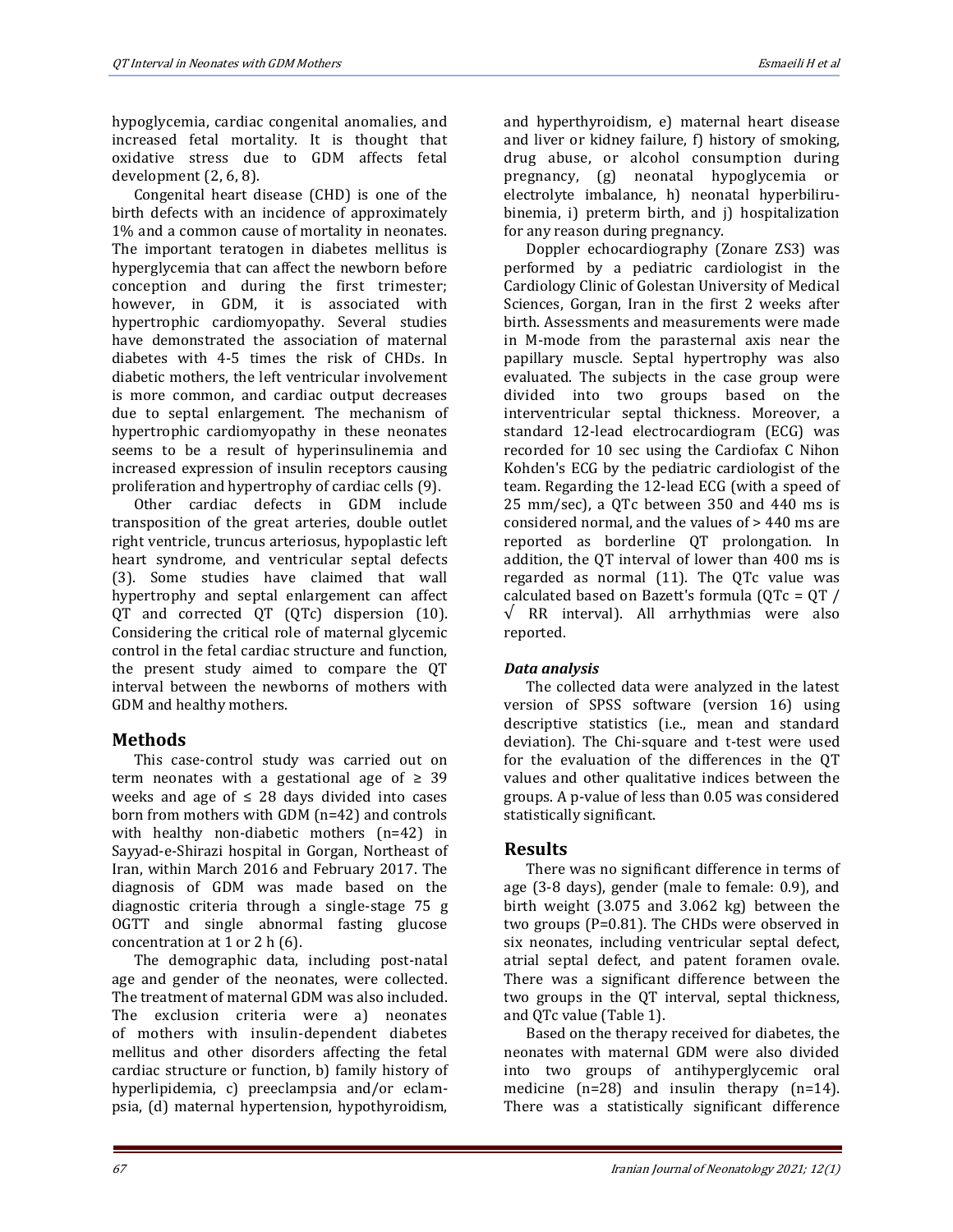|                       | Case $(n=42)$<br>Mean±standard deviation | Control $(n=42)$<br>Mean±standard deviation | $P-value*$ |
|-----------------------|------------------------------------------|---------------------------------------------|------------|
| Septal thickness (mm) | $6.09 \pm 1.07$                          | 5±1                                         | < 0.001    |
| Corrected QT (ms)     | $382+44.06$                              | $392 \pm 34$                                | < 0.001    |
| $QT$ (ms)             | $249 \pm 36$                             | $245+28$                                    | < 0.001    |

**Table 1.** Comparison of mean values of QT, corrected QT, and septal thickness in neonates with gestational diabetes mellitus mothers and healthy non-diabetic mothers

\*Chi-square test

between the two groups in terms of the QTc value (P=0.046) which was higher in the insulin-treated group (401.64±34.96 and 373±45.5 ms). Although the mean values of the QT and septal thickness were higher in the case group, they were not statistically significant.

### **Discussion**

In this study, the QT interval and septal thickness were compared between 42 neonates with maternal GDM and 42 neonates with healthy non-diabetic mothers. There was no significant difference in age, gender, and birth weight between the two groups, which could be considered a strength in the interpretation of the results; however, other studies demonstrated an increase in birth weight in maternal GDM, compared to that reported for control groups (4).

In the present study, the two studied groups had a significant difference in the QT interval, septal thickness, or QTc value, similar to the results of studies performed by Ren Y et al., Hăşmăşanu et al., and Garg et al., indicating an increase in left ventricular walls and septal thickness in fetuses with maternal GDM, compared to those of normal pregnancies (12-14). These similar results could be suggestive of the hazardous effect of GDM on CHD in neonates born from GDM mothers.

Elevated QT and QTc dispersions may be risk factors for arrhythmias in newborns with diabetic mothers, and it is necessary to further investigate this subject in future studies (10). As a result, even in the absence of arrhythmias in the studied neonates, close monitoring should be considered. In one study, fetal heart rate was considered an early predictor of GDM, and this considerable result may be considered in future studies (15). It is suggested that neonates with diabetic mothers have abnormality in cardiac function even in the absence of septal hypertrophy (16); therefore, other features of cardiac function should be considered for these patients. Although in the present study, there was a higher rate of septal hypertrophy in newborns with GDM mothers, there were no remarkable signs of heart failure in the studied cases.

The cases with maternal GDM and insulin treatment had a statically significant higher QTc value, compared to the subjects treated with diet; nevertheless, they did not differ in septal hypertrophy as claimed in a previous study carried out by Bhorat et al. In the aforementioned study, an increase in QTc value was reported in the insulin-treated group (17); however, it was similar to the results of a study conducted by Dervisoglu et al. in which no significant relation was observed between the two groups (18). In the current study, there was not a significant difference in neonatal birth weight between the two groups in GDM; nevertheless, other studies claimed a lower birth weight in metformin-treated pregnancy (19).

# **Conclusion**

According to the results of the present study, there was a significantly higher mean QT interval and septal thickness and lower QTc value in the neonates of mothers with GDM. The QTc dispersion was significantly higher in the subjects under insulin therapy and those treated with restricted diets. This might indicate a higher risk of developing arrhythmia in the newborns of diabetic mothers receiving insulin therapy as claimed in previous studies. Therefore, close monitoring and screening all pregnant women for GDM and assessing fetal and neonatal cardiac function seem to be necessary. It could be beneficial to carry out further studies on cardiac complications in the neonates of mothers with GDM.

# **Acknowledgments**

This paper was extracted from a thesis dedicated to achieving an MD degree from Golestan University of Medical Sciences, Gorgan, Iran.

# **Conflicts of interest**

The authors declare that there is no conflict of interest.

# **References**

1. Billionnet C, Mitanchez D, Weill A, Nizard J, Alla F, Hartemann A, et al. Gestational diabetes and adverse